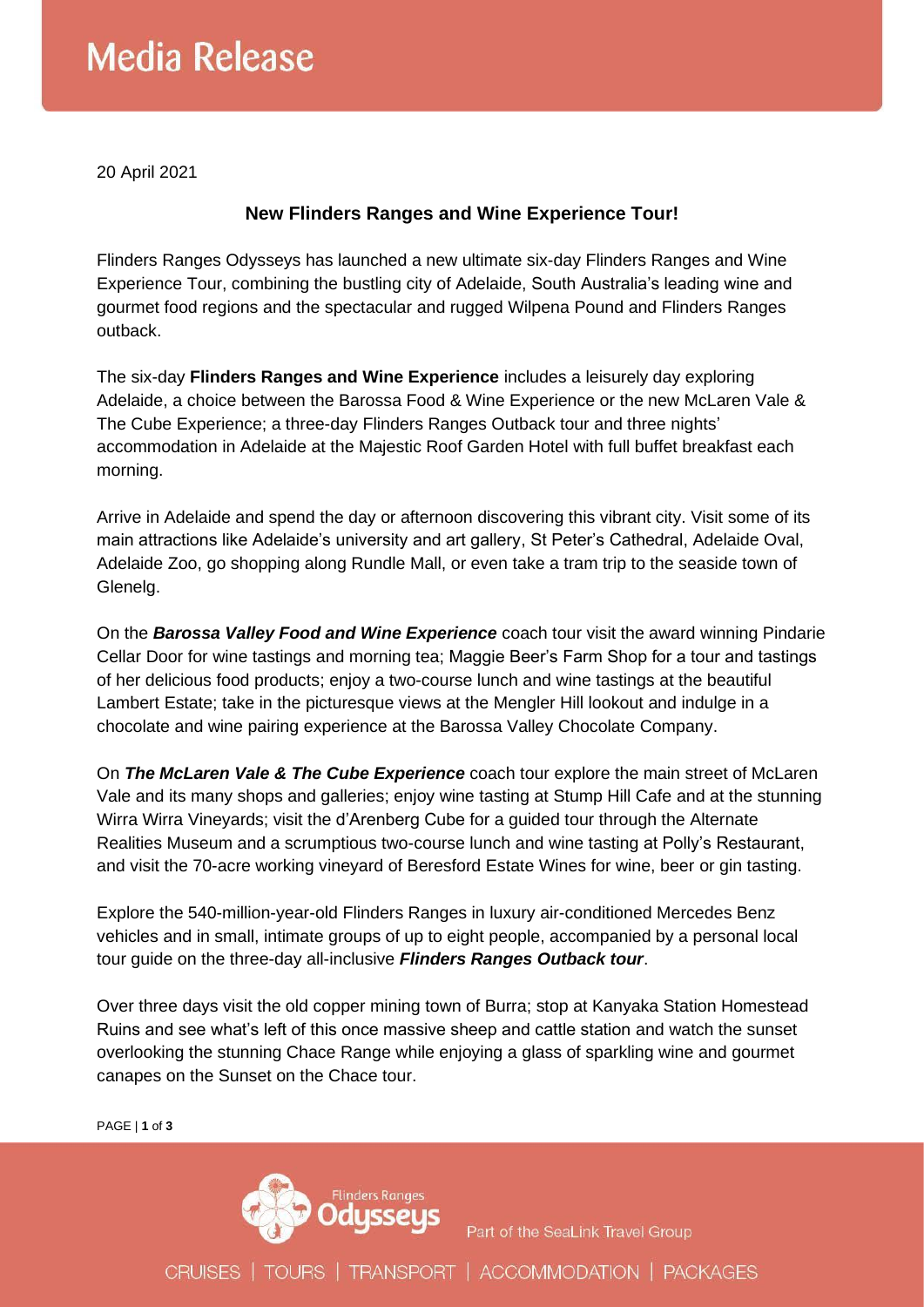Explore the southern Flinders Ranges seeing local sights and the picturesque Bunyeroo and Brachina gorges; visit the famous Prairie Hotel, Australia's #1 Outback Hotel recognised as an "unmissable outback experience"; take in the phenomenal views at Mt Remarkable, and enjoy wine tasting and lunch at Clare Valley. There's also the opportunity to take an early morning scenic flight with Chinta Air (additional charges apply), to gain a true appreciation of the scale and grandeur of Wilpena Pound.

All meals are included and are not to be missed. Indulge in a mouth-watering three-course Lamb Tasting food experience served with matching Clare Valley wines; a delicious two-course dinner at Rawnsley Park Station's Woolshed Restaurant and try the Prairie Hotel's signature Antipasto Platter.

Accommodation is at the award-winning Rawnsley Park Station overlooking the southern side of Wilpena Pound and includes daily continental breakfast.

The six-day Flinders Ranges and Wine Experience Tour starts from \$2547.00 per person, twin share and includes Adelaide Sightseeing's Barossa Food & Wine Experience or the McLaren Vale & The Cube Experience, the three-day Flinders Ranges Outback tour and three nights' accommodation in Adelaide at the Majestic Roof Garden Hotel with full buffet breakfast each morning.

The tour departs Adelaide every Saturday and Wednesday until 31<sup>st</sup> March 2022. Saturday departures include the Barossa Food & Wine Experience and Wednesday departures include the McLaren Vale & The Cube Experience.

For further information and bookings visit [www.flindersrangesodysseys.com.au](http://www.flindersrangesodysseys.com.au/) or contact Flinders Ranges Odysseys at [kireservations@kiodysseys.com.au](mailto:kireservations@kiodysseys.com.au) or call 08 8553 0386.

- ENDS-

For media enquiries contact: Julie-Anne Briscoe, julie.anne@sealink.com.au or 08 8202 8699.

## **About SeaLink Travel Group**

SeaLink Travel Group is a publicly listed multi-modal transport and tourism operator, delivering world-class customer services and brilliant Australian holiday experiences. Carrying more than 360 million passengers a year in different locations around the world, our Group has over 8,500 employees operating nearly 3,400 buses and 78 ferries in New South Wales, Victoria, Queensland, South Australia, Tasmania, the Northern Territory, Western Australia, London and Singapore.

PAGE | **2** of **3**



Part of the SeaLink Travel Group